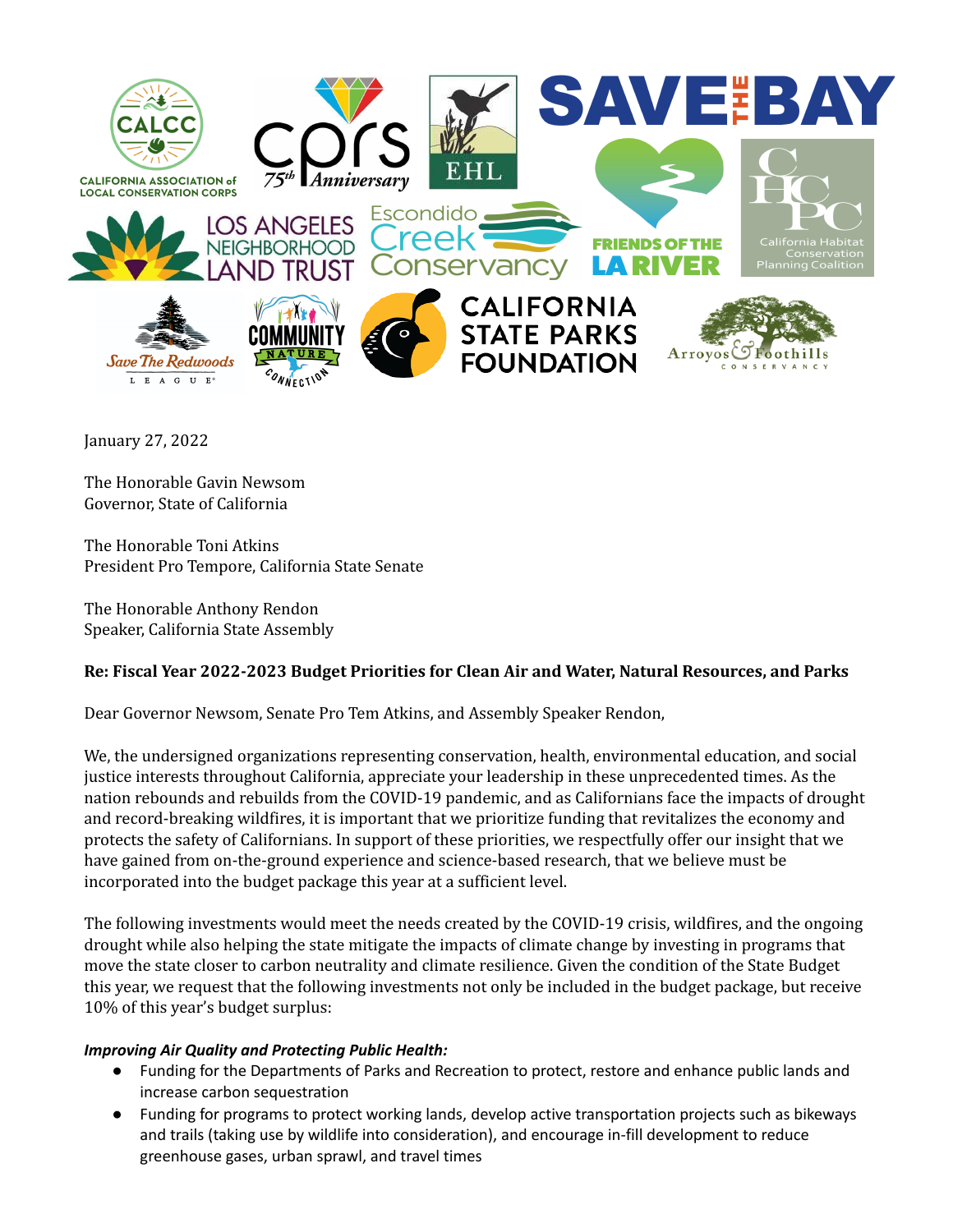- Funding for projects that support soil remediation and agricultural soil quality
- Funding to reduce dependence on fossil fuels for the creation of inorganic fertilizers and pesticides

## *Improving Water Quality and Availability:*

- Funding for infrastructure to improve safe drinking water, including preventing contamination of groundwater
- Funding to address drought protection, flood protection, sea-level rise risk reduction and adaptation, and regional emergency preparedness and community safety
- Funding for multi-benefit flood management systems and projects that reduce risks to the public, improve and protect wildlife passage and habitat, and restore natural infrastructure when altering already-built systems
- Funding for projects that prioritize and mandate off-stream groundwater recharge and improve infrastructure for and management of surface and groundwater supplies
- Funding for land acquisitions and easements in furtherance of related projects
- Funding to monitor projects and practices for meaningful results, including satellite data collection and ground/water probing methods that allow access to data in real time
- Funding for projects to update aging water infrastructure on public lands

## *Conserving Forests, Natural Grasslands and Scrub, Rivers, Oceans, and Wetlands:*

- Funding for grants that support Natural Community Conservation Plans and Habitat Conservation Plans
- Funding to support natural and working lands as part of the state's conservation (30x30) goals, including funding for watershed, river, wildlife corridor restoration and creation, and soil remediation
- Funding to support the Wildlife Conservation Board's Forest Conservation Program
- Funding for grassland vernal pool, tidal marsh, and riparian restoration projects
- Funding to each of the State Conservancies and Agencies/Departments for the implementation of climate-beneficial projects
- Funding for projects that protect and restore rivers and watersheds, including rising water tables and increased inland and coastal flood risk through implementation of soil health and remediation practices or watershed management approaches that allow for higher water infiltration through the soil profile
- Funding to modify channels to restore natural functionality of waterways, including daylighting, natural habitat restoration, water sequestration and wildlife movement.
- Investments in projects that protect, expand or restore wildlife corridors and habitat linkages
- Protection and restoration of natural lands and natural infrastructure that are threatened by climate change or enhance climate resilience
- Investments in facilitating the availability of locally sourced, native plants for landscaping uses and the banning/awareness raising of invasive plants in the environment
- Funding for sustainable urban greening and forestry to reduce the impacts of heat-island effects
- Funding for the California Conservation Corps and Local Conservation Corps for projects that assist the state with the implementation of critical natural resources, ecosystem services, transportation, energy, and housing infrastructure, and to prepare, prevent, respond, and rehabilitate from natural disasters or climate-related impacts to communities
- Funding to restore monies to the Statewide Park and Community Revitalization Program (AB-31)
- Funding K-12 public green schoolyards
- Funding to support Department of Fish and Wildlife and Wildlife Conservation Board waterfowl and wetland habitat programs, including those administered on private lands

### *Facilitating Fire Recovery & Prevention:*

- **●** Funding for the Department of Forestry and Fire Prevention for activities in forest lands
- **●** Funding for the implementation of the Regional Forest and Fire Capacity Program
- **●** Funding to the state conservancies and the Wildlife Conservation Board for nature compatible fire risk reduction, prevention, nature-based community buffer zones, and restoration projects, including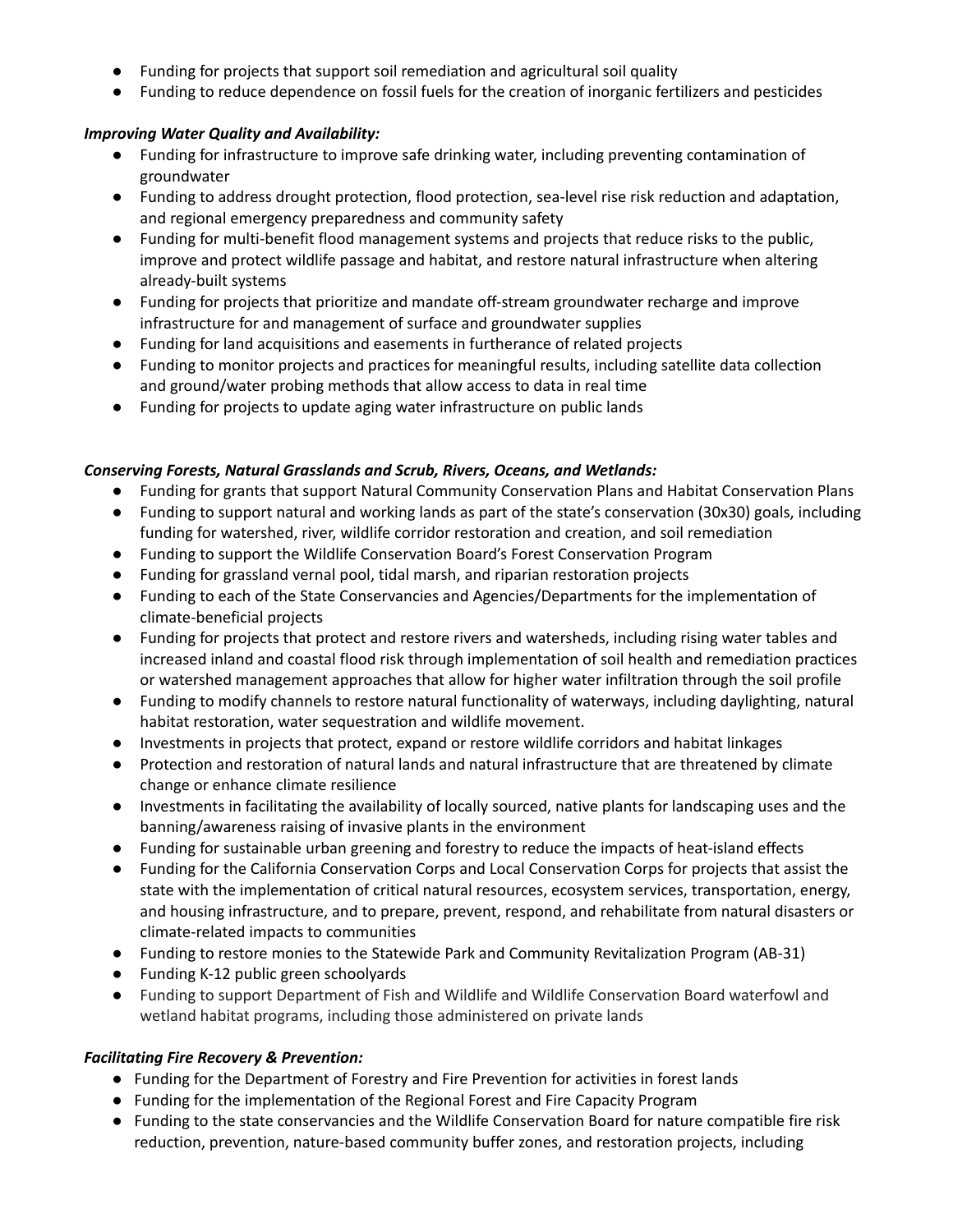watershed protection, restoration of shrublands degraded by too-frequent fire, and land conservation to reduce sprawl and forest conversion in the wildland urban interface

- Funding to State Parks for projects, including in areas damaged by the 2020-21 wildfires
- Funding for open space districts and land trusts for projects that promote ecologically sensitive vegetation management and restoration
- Investments in fire prevention and restoration projects that maximize workforce training opportunities
- Funding for the implementation of adopted fire management plans for Natural Community Conservation Plans and Habitat Conservation Plans
- Funding to support the California Wildfire Mitigation Financial Assistance Program
- Funding for Resource Conservation Districts and the University of California Reserve System
- Funding for multi-use trails that provide fire buffer zones and public access to open space

### *Increasing Climate Change Awareness and Climate Readiness:*

- Funding for outdoor educational programs and infrastructure focused on climate change awareness and solutions
- Funding for programs and infrastructure that increase community engagement and access to the outdoors, including educational programs
- Funding to increase public access to parks and greenspaces
- Funding for public education campaigns that increase knowledge of, resources for, and individual action for climate adaptation
- Funding for volunteer programs that increase climate change awareness and environmental stewardship
- Funding to repair coastal access infrastructure (trails, stairways, parking areas) threatened by sea level rise
- Funding to educate responsible agencies and the public about best practices for fire fuel reduction as natural habitat restoration.

We have been pleased to see the Fiscal Year 2022-23 January budget proposal released thus far. We do emphasize, however, that these investments will allow us to tackle only a fraction of the state's larger needs and urge you to increase investment in nature-based solutions to our climate crisis. Investing in conservation and natural resources is a multi-faceted way to not only spur the state's economic recovery by creating new opportunities for employment, but to ensure that we put people back to work in ways that help the state transition to an economy that promotes public health through the mitigation of air pollution; reduces the risks of catastrophic natural disasters such as fire, flood, and drought; and accelerates our progress toward carbon-neutrality.

We stand ready to engage with you to develop and advance a plan that facilitates California's economic recovery, while also advancing the state's important climate goals.

### Sincerely,

Wendy Butts, President California Association of Local Conservation Corps

Dan Silver, Executive Director Endangered Habitats League

David Lewis, Executive Director Save The Bay Ann Van Leer, Executive Director, The Escondido Creek Conservancy Marissa Christiansen, President/CEO, Friends of the LA River

Stephanie Stephens, Executive Director, California Park and Recreation Society

John Hopkins, Director California Habitat Conservation Planning Coalition

Tori Kjer, Executive Director Los Angeles Neighborhood Land Trust